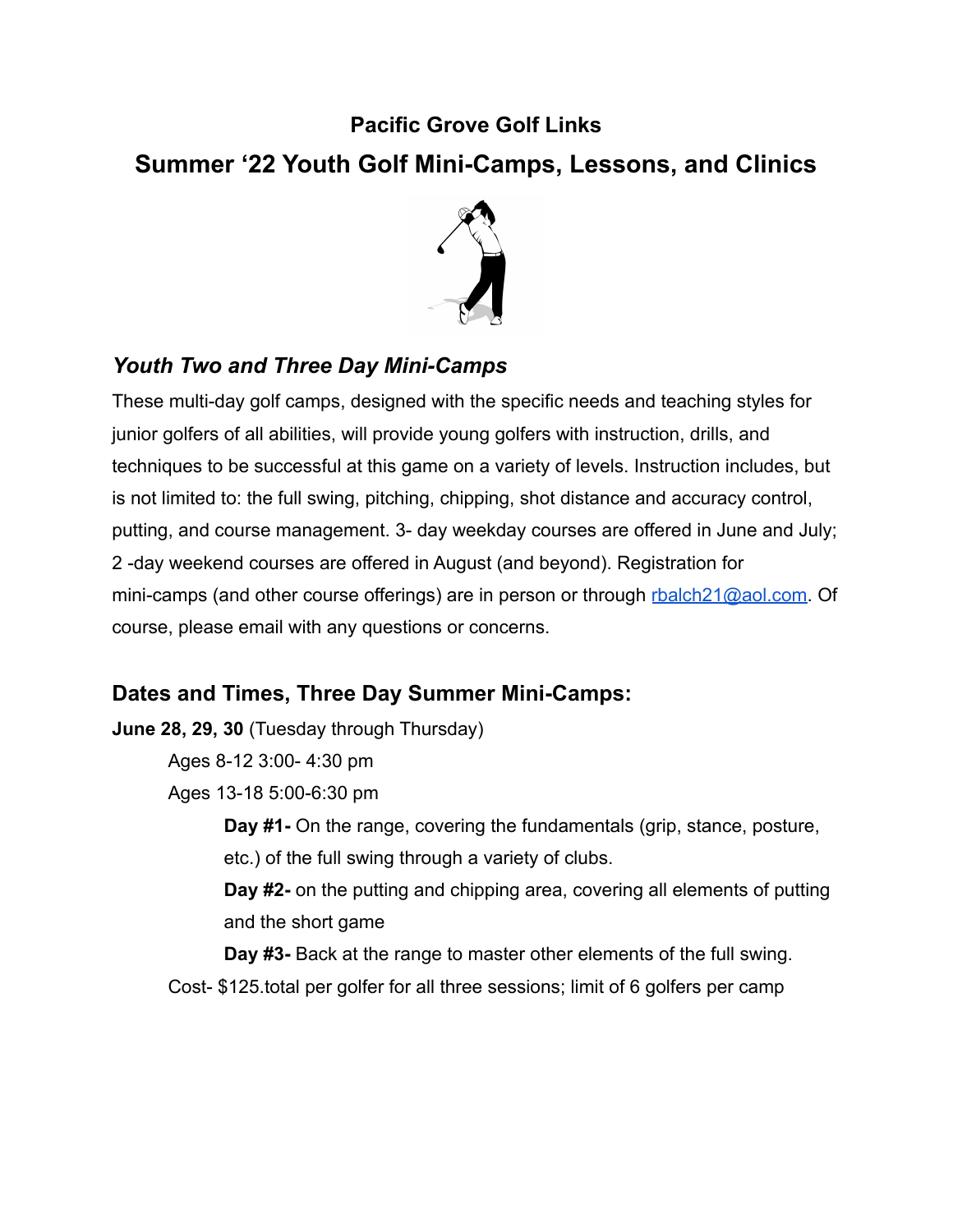**July 26, 27, 28** (Tuesday through Thursday)

Ages 8-12 3:00- 4:30 pm

Ages 13-18 5:00-6:30 pm

**Day #1-** On the range, covering the fundamentals (grip, stance, posture, etc.) of the full swing through a variety of clubs.

**Day #2-** on the putting and chipping area, covering all elements of putting and the short game

**Day #3-** Back at the range to master other elements of the full swing. Cost- \$125.total per golfer for all three sessions; limit of 6 golfers per camp

#### **August 6-7** (Saturday and Sunday)

Ages 8-12 2:00- 3:30pm

Ages 13-18 4:00-5:30

**Day #1-** On the range, covering the fundamentals (grip, stance, posture,

etc.) of the full swing through a variety of clubs, including woods

**Day #2-** on the putting and chipping area, covering all elements of putting and the short game

Cost- \$100. total per golfer for both sessions; limit of 6 golfers per camp

#### **August 20-21** (Saturday and Sunday)

Ages 8-12 2:00- 3:30pm

Ages 13-18 4:00-5:30

**Day #1-** On the range, covering the fundamentals (grip, stance, posture, etc.) of the full swing through a variety of clubs, including woods **Day #2-** on the putting and chipping area, covering all elements of putting and the short game

Cost- \$100. total per golfer for both sessions; limit of 6 golfers per camp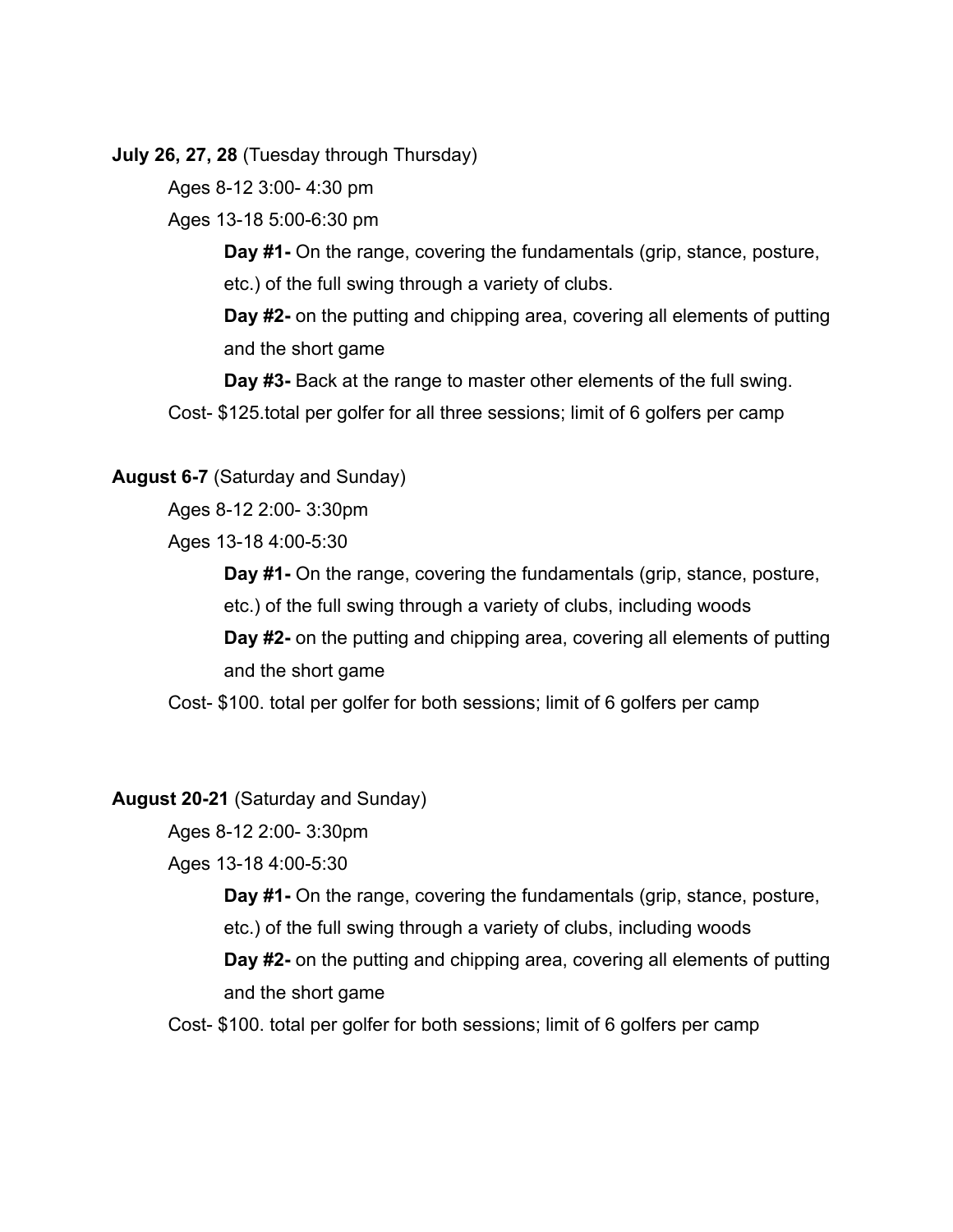## *Description of Pacific Grove Golf Links Youth Programs (in Addition to Mini-Camps)*



### *1. Fundamentals of Golf Programs*

**Ages 8-12 (all Tuesdays) June 21, July 5, Aug 2, Aug 16 Ages 13-18 (all Thursdays) June 23, July 7, Aug 4, Aug 18** All classes 5:00-6:00 pm

- a. Series of 4 one- hour programs, building on talent and ability
- b. Increased depth and complexity of lessons
- c. Focus on grip, stance, alignment, full (and half) swing techniques through a variety of clubs.
- d. By program's end, students will work on accuracy and distance control (especially with wedges and irons), and students will be familiar with techniques to hit woods well.
- e. Cost is \$50 per student per session, \$175. for all four sessions.
- f. Instruction limited to six (6) students at a session.
- g. Programs initially scheduled by gender
- h. Experience and ability not required; equipment recommended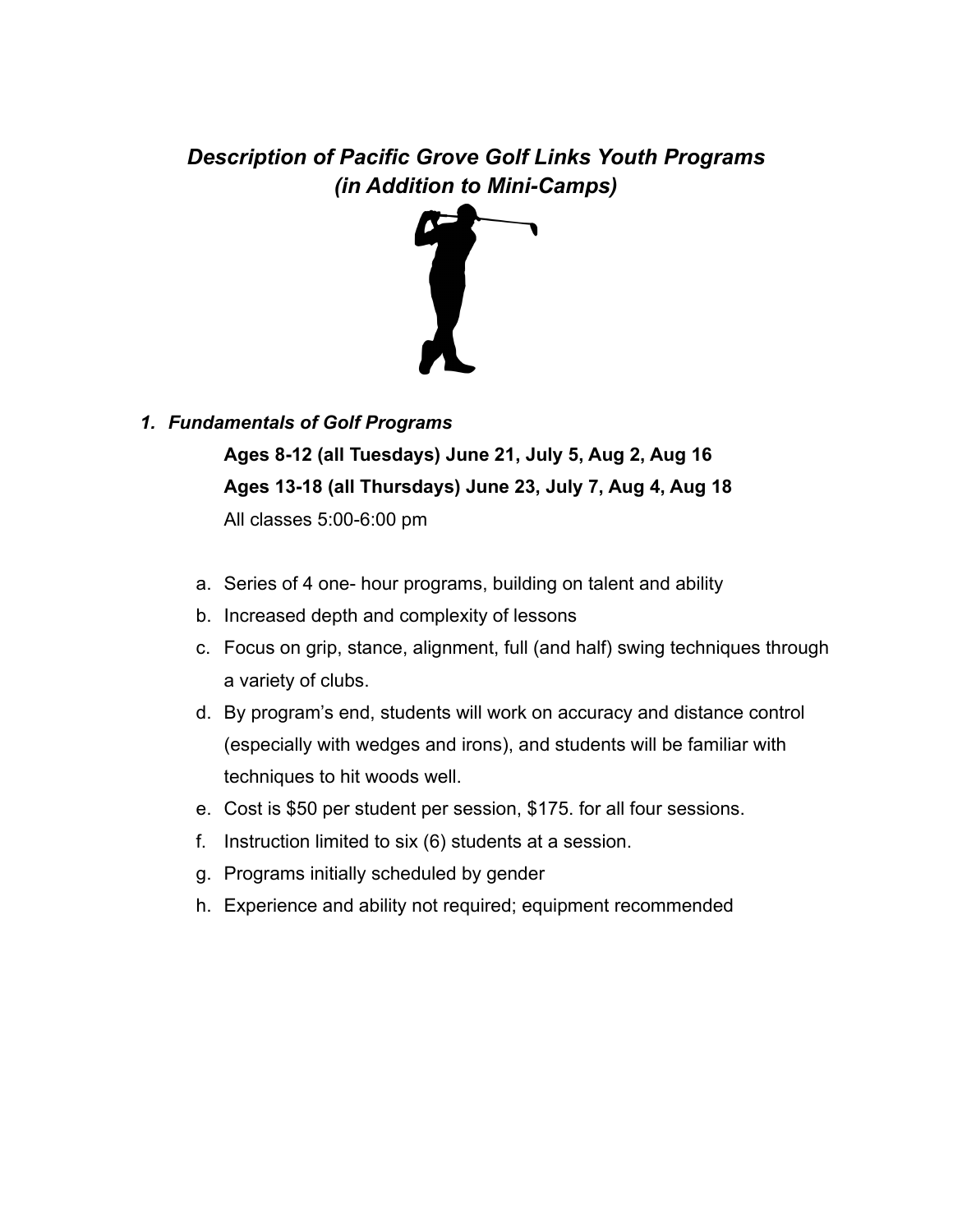#### *2. Short Game Clinics*

**Ages 8-12: Saturday, July 23, 3-4 pm Saturday, July 30, 3-4 pm Tuesday, August 9 5-6 pm Tuesday, August 30 5-6 pm Ages 13-18: Saturday, July 23, 4:30-5:30 pm Saturday, July 30, 4:30-5:30 pm Thursday, August 11 5-6 pm Thursday, September 1 5-6 pm**

- a. Series of 4 one- hour programs, building on talent and ability
- b. Increased depth and complexity of lessons
- c. Time will be devoted to putting and chipping, and other techniques required to improve on and around the green.
- d. Cost is \$50 per student per session, \$175. for all four sessions.
- e. Instruction limited to six (6) students at a clinic.
- f. Clinics initially scheduled by gender
- g. Experience and ability not required; equipment recommended

### *3. Private and Small Group Lessons*

Much time will be devoted this summer (and beyond) to instruct interested youths on the many vital elements of this wonderful game in individualized and small group settings. Instruction is flexible, so please let us know how we may best address the needs of your player.

**Cost: Individual… \$50 per 45 minute lesson Groups of 2 or 3…\$45. each student for an hour lesson Group of 4… \$40. each student for an hour lesson**